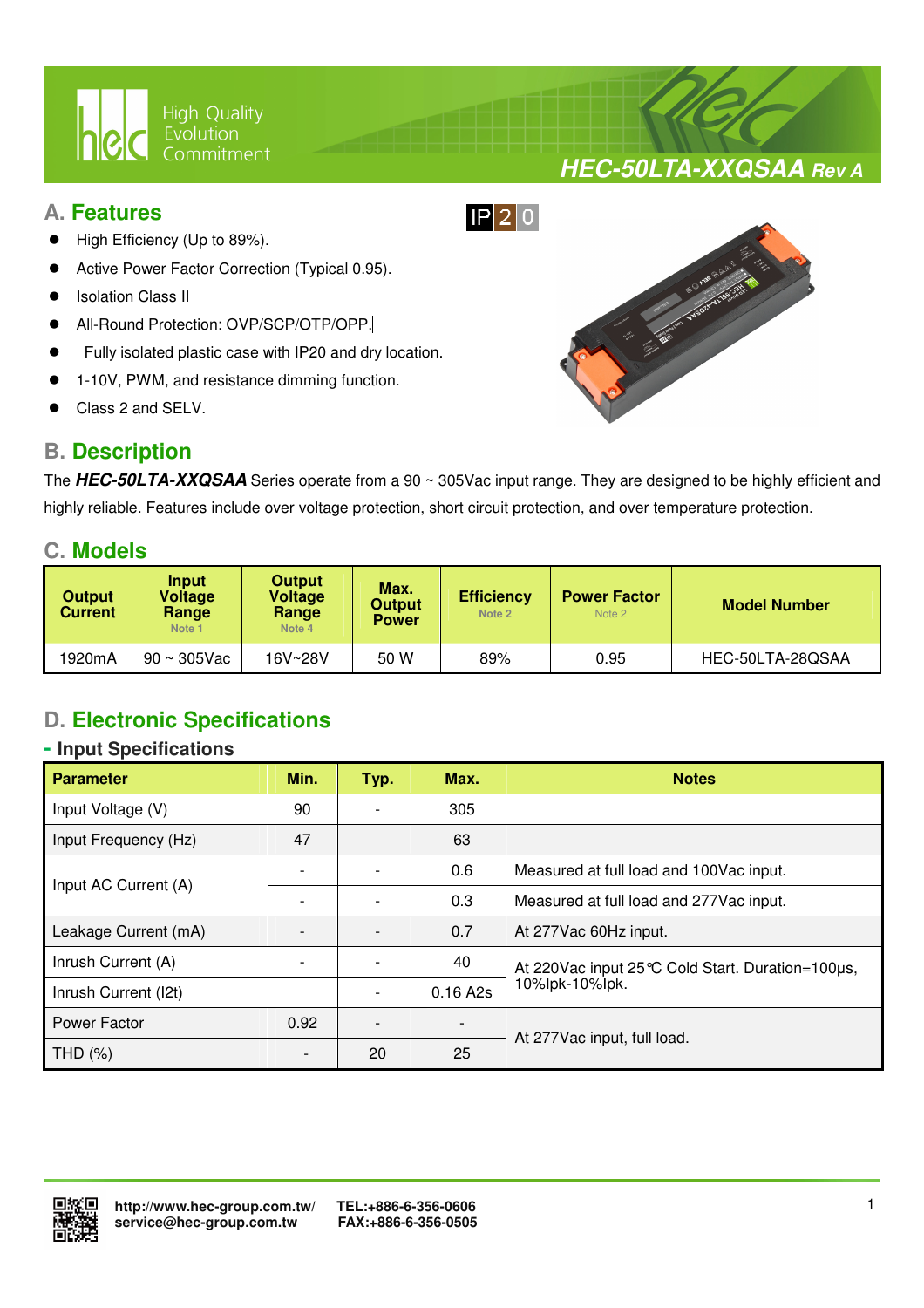

 $\overline{a}$ 



### **- Output Specifications**

| <b>Parameter</b>             | Min. | Typ. | Max.  | <b>Notes</b>                                                                                           |  |
|------------------------------|------|------|-------|--------------------------------------------------------------------------------------------------------|--|
| Output Current (mA)          | 1824 |      | 2016  |                                                                                                        |  |
| $I_0 = 1920$ mA              |      |      |       |                                                                                                        |  |
| No Load Output Voltage (V)   |      |      | 35    | There will be no damage or hazardous conditions<br>occurred with no loading.                           |  |
| $I_0 = 1920$ mA              |      |      |       |                                                                                                        |  |
|                              |      |      | $1\%$ | Measured by 20 MHz bandwidth oscilloscopes and<br>the output paralleled a 0.1 uF ceramic capacitor and |  |
| Output Ripple Voltage (V)    |      |      | Vomax | a 10uF electrolytic capacitor.                                                                         |  |
| Output Voltage Overshoot (%) |      |      | 110   | At full load condition.                                                                                |  |
| Line Regulation (%)          |      |      | ±3    |                                                                                                        |  |
| Load Regulation (%)          |      |      | ±5    |                                                                                                        |  |
| Turn-on Delay Time (s)       |      | 0.5  | 1.0   | Measured at 220Vac input.                                                                              |  |

### **- General Specifications**

| <b>Parameter</b>                               | Min.    | Typ.                        | Max. | <b>Notes</b>                                                                                                                        |  |
|------------------------------------------------|---------|-----------------------------|------|-------------------------------------------------------------------------------------------------------------------------------------|--|
| Efficiency (%)                                 |         |                             |      |                                                                                                                                     |  |
| $I_0 = 1920$ mA                                |         | 87                          |      | Measured at full load and 120Vac input.                                                                                             |  |
| Efficiency (%)                                 |         |                             |      |                                                                                                                                     |  |
| $I_0 = 1920$ mA                                |         |                             | 89   | Measured at full load and 277 Vac input.                                                                                            |  |
| MTBF (hours)                                   | 320,000 |                             |      | Measured at full load 50°C ambient temperature<br>(MIL-HDBK-217F).                                                                  |  |
| Life Time (hours)                              |         | 100,000                     |      | Measured at rated input voltage with full load, Case<br>temperature=60 ℃ @ Tc point. See life time vs. Tc<br>curve for the details. |  |
| Case Temperature (°C)                          |         |                             | 80   |                                                                                                                                     |  |
| Dimensions Millimeters $(L \times W \times H)$ |         | $201 \times 62 \times 30.5$ |      |                                                                                                                                     |  |
| Net Weight (g)                                 |         |                             |      |                                                                                                                                     |  |

### **- Protection Functions**

| <b>Parameter</b>                | Min.                                                                                                                                                          | Typ. | Max.          | <b>Notes</b>                                                                                                         |  |
|---------------------------------|---------------------------------------------------------------------------------------------------------------------------------------------------------------|------|---------------|----------------------------------------------------------------------------------------------------------------------|--|
| Over Voltage Protection         |                                                                                                                                                               |      | 1.50<br>Vomax | In the event of an over-voltage condition, the LED<br>Drives shall Shut down o/p voltage, re-power on to<br>recover. |  |
| Over Temperature Protection     | Shut down o/p voltage with re-power on to recovery.                                                                                                           |      |               |                                                                                                                      |  |
| <b>Short Circuit Protection</b> | No damage shall occur when any output operating in a short circuit condition. The<br>power supply shall be self-recovery when the fault condition is removed. |      |               |                                                                                                                      |  |

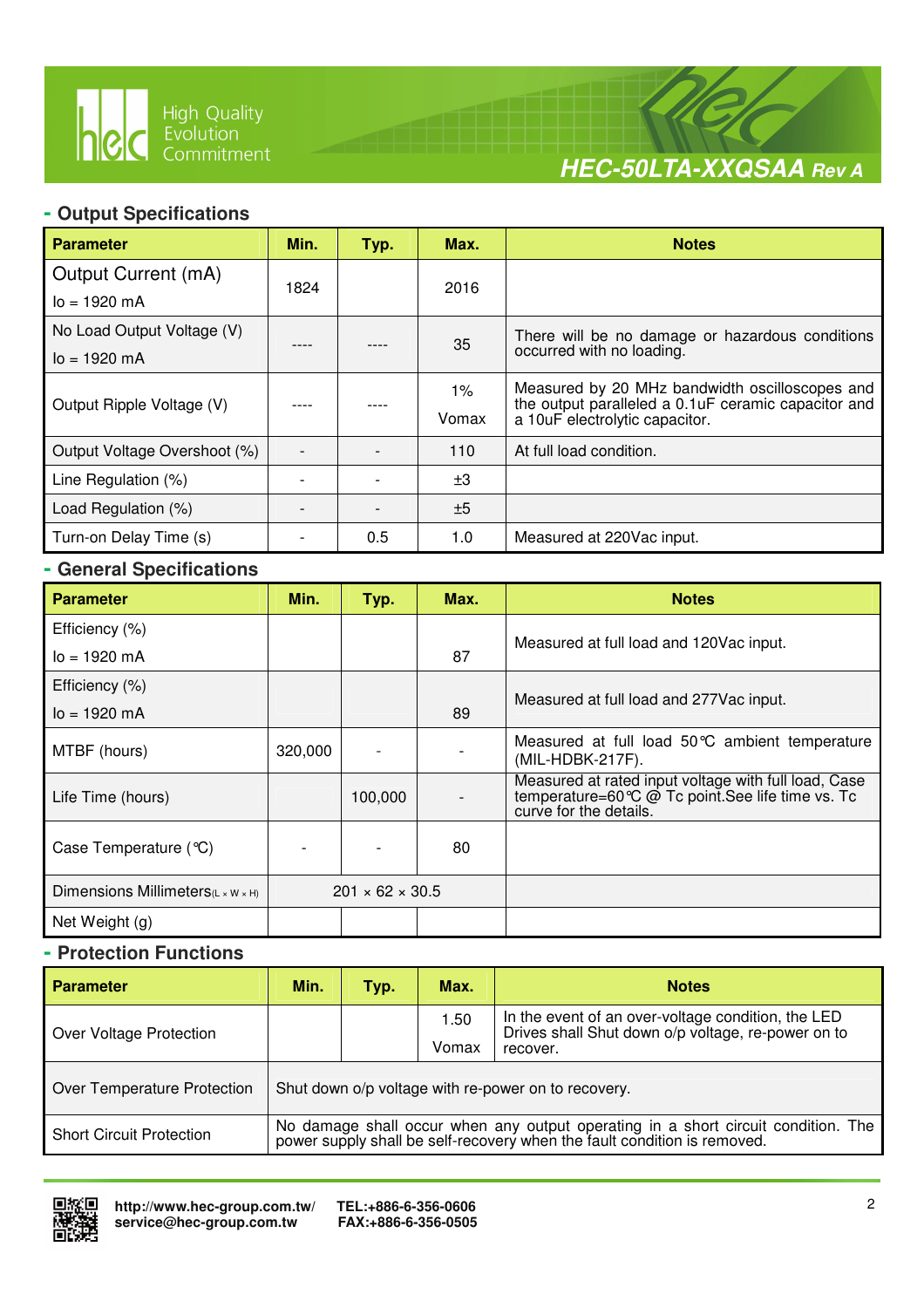

# **HEC-50LTA-XXQSAA Rev A**

#### **- Environmental Specifications**

 $\overline{a}$ 

| <b>Parameter</b>           | Min.  | Typ. | Max.  | <b>Notes</b>                                                        |
|----------------------------|-------|------|-------|---------------------------------------------------------------------|
| Operating Temperature (°C) | -40   |      | $+60$ | Humidity: 20% RH to 80% RH; See Derating Curve for<br>more details. |
| Storage Temperature (°C)   | $-40$ |      | $+80$ | Humidity: 10% RH to 90% RH.                                         |

#### **- Safety and EMC Compliance**

| <b>Safety Category</b>      | <b>Standard</b>                                                            |
|-----------------------------|----------------------------------------------------------------------------|
| UL/CUL                      | UL8750, UL1310 Class 2, CSA C22.2 NO. 223-M91 Class 2.                     |
| <b>CE</b>                   | EN 61347-1, EN61347-2-13.                                                  |
| <b>EMI Standards Note 6</b> | <b>Notes</b>                                                               |
| EN 55015                    | Conducted emission Test & Radiated emission Test.                          |
| EN 61000-3-2                | Harmonic current emissions.                                                |
| EN 61000-3-3                | Voltage fluctuations & flicker.                                            |
| FCC Part 15                 | FCC 47 CFR Part 15 Subpart B, ICES-003 Issue 4 ANSI C63.4-2003             |
| <b>EMS Standards</b>        | <b>Notes</b>                                                               |
| EN 61000-4-2                | Electrostatic Discharge (ESD): 8 KV air discharge, 4 KV contact discharge. |
| EN 61000-4-3                | Radio-Frequency Electromagnetic Field Susceptibility Test-RS.              |
| EN 61000-4-4                | Electrical Fast Transient / Burst-EFT: Level 2, Criteria A.                |
| EN 61000-4-5                | Surge Immunity Test: AC Power Line: line to line 1 KV.                     |
| EN 61000-4-6                | Conducted Radio Frequency Disturbances Test-CS.                            |
| EN 61000-4-8                | Power Frequency Magnetic Field Test.                                       |
| EN 61000-4-11               | Voltage Dips.                                                              |
| EN 61547                    | Electromagnetic Immunity Requirements Applies To Lighting Equipment.       |

#### **Notes:**

- 1. Normal input voltage range 100~277Vac.
- 2. Measured at input 220V with a full load.
- 3. All specifications are typical at 25 °C unless otherwise stated.
- 4. Constant current operation region is preferably 75%~100% rated output voltage. This is the suitable operation region for LED related applications, but please reconfirm special electrical requirements for some specific system design.
- 5. Derating may be needed under low input voltages. Please check the static curve for more details.
- 6. The power supply is considered as a component that will be operated in combination with final equipment. Since EMC performance will be affected by the complete installation, the final equipment manufacturers must re-qualify EMC Directive on the complete installation again

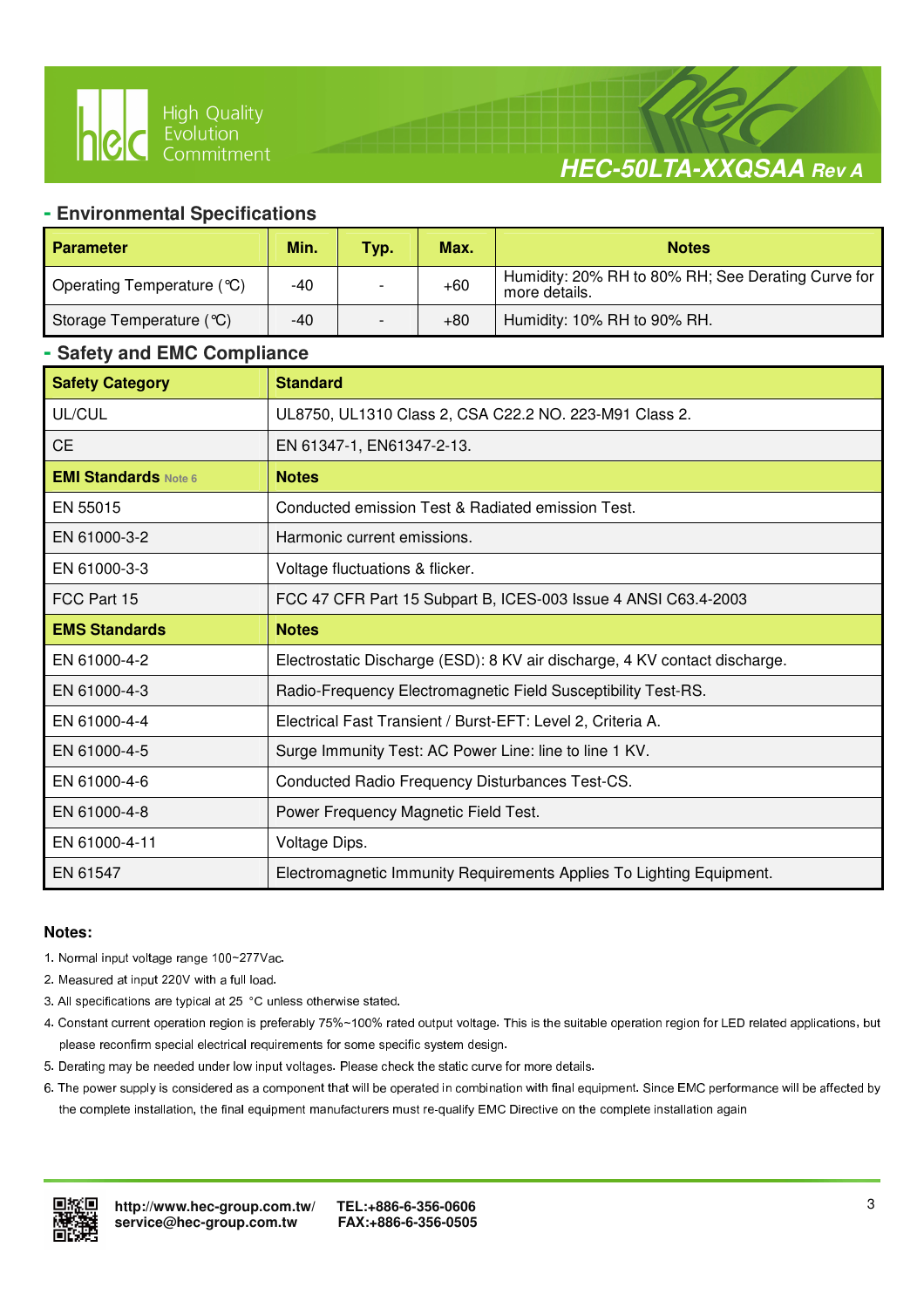

## **E. Dimming Control**

The dimmer control is operated from an input signal (DC voltage / PWM signal / Variable Resistor). Please refer to the diagram.



#### **Notes:**

1. If the dimming pin is not used, Dimming pin can be open.

| <b>Parameter</b>                              | Min. | Typ.                     | Max.    | <b>Notes</b> |
|-----------------------------------------------|------|--------------------------|---------|--------------|
| 1-10V Dimming Voltage (V)                     |      | $\overline{\phantom{0}}$ | $+10.8$ |              |
| <b>PWM Signal</b>                             | 5    | 10                       | $+10.8$ |              |
| 0~10K $\Omega$ Variable Resistor ( $\Omega$ ) | -0   | $\overline{\phantom{a}}$ | $+10K$  |              |

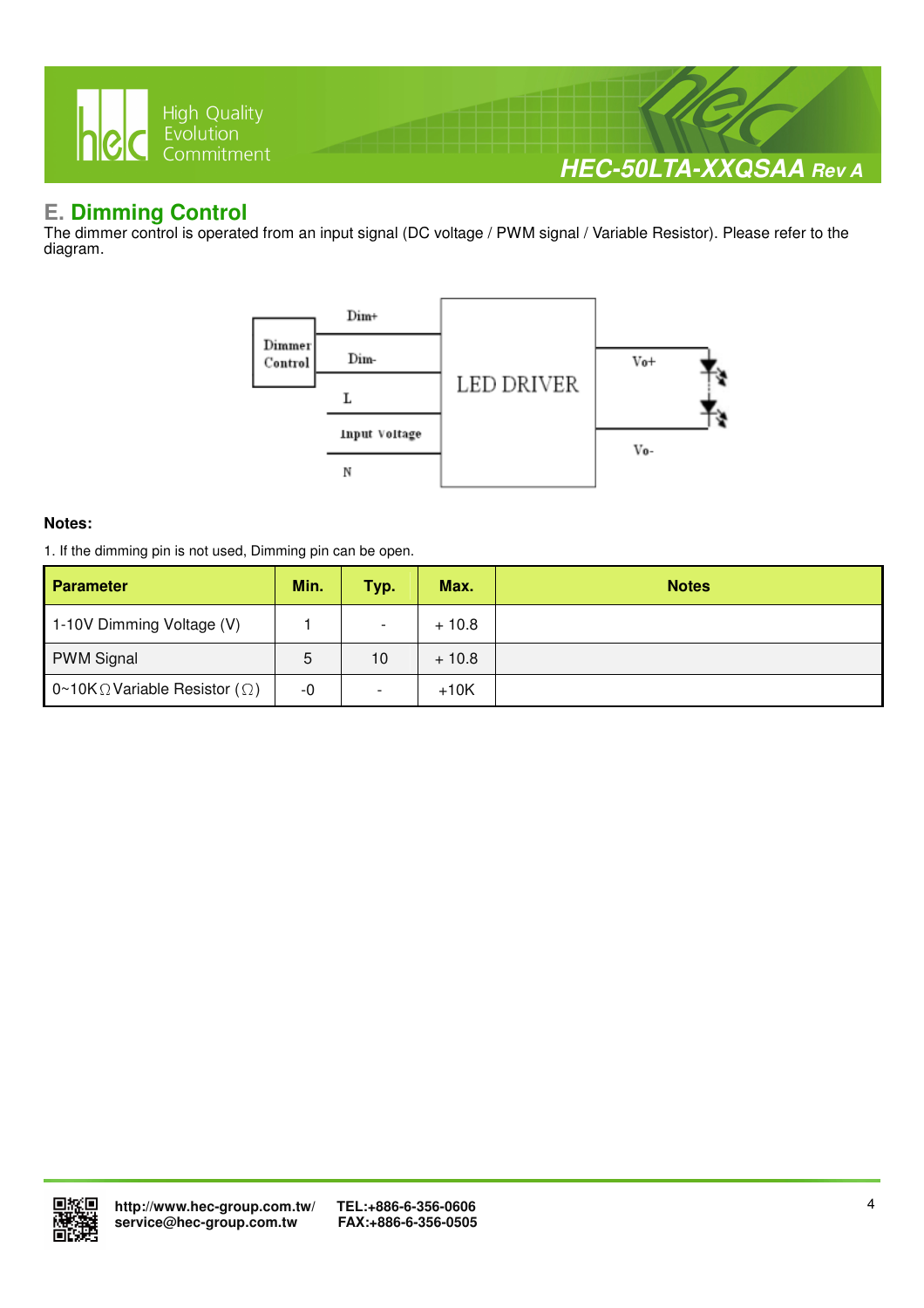

### **- DC Voltage Dimming Curve**



#### **Output Current vs. Dimming Voltage**

### **- PWM Signal Dimming Curve**

#### **Output Current vs. PWM Signal**



### **- Variable Resistor Curve**

#### **Output Current vs. Variable Resistor**





 **http://www.hec-group.com.tw/ TEL:+886-6-356-0606**   $s$ ervice@hec-group.com.tw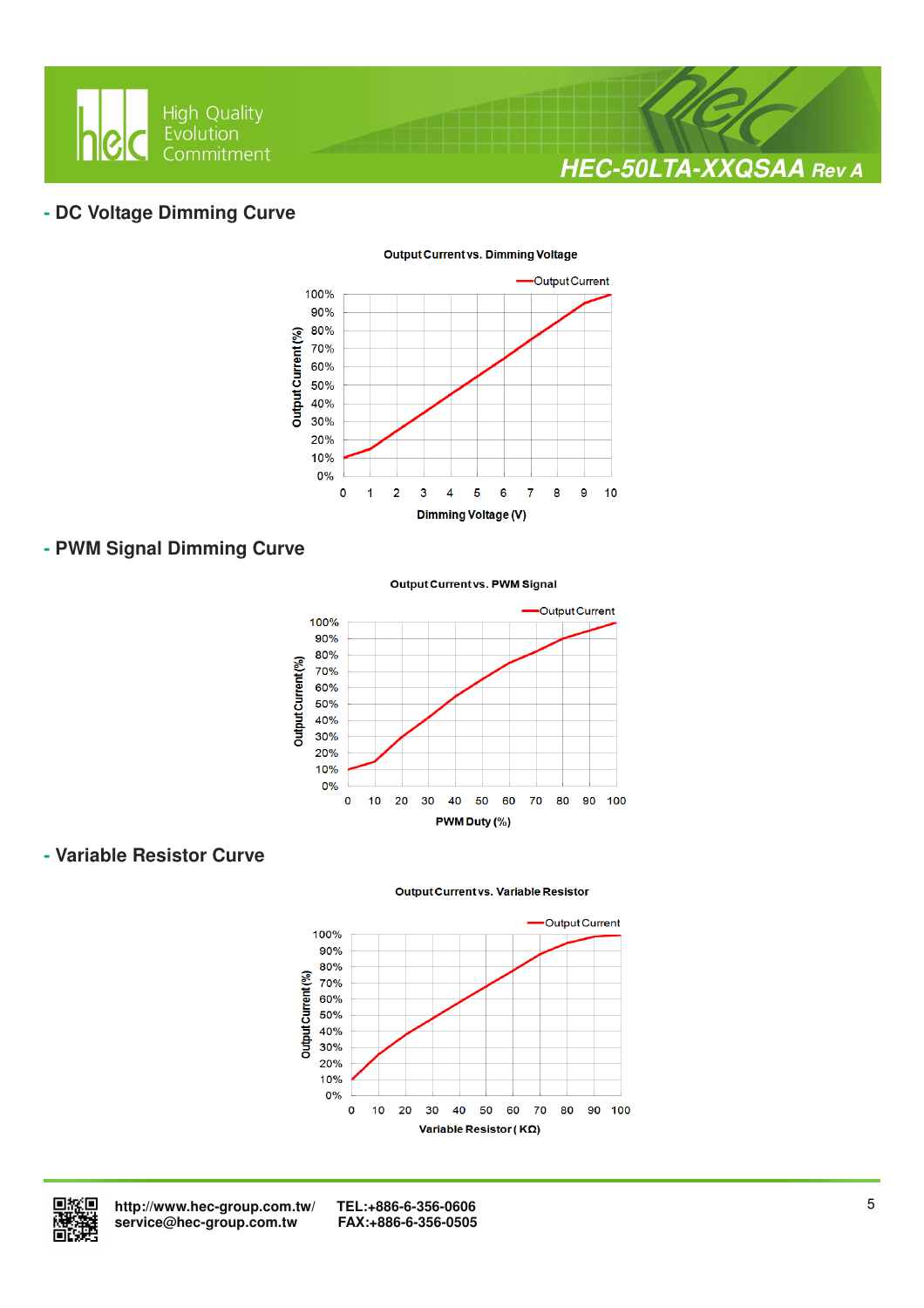

**HEC-50LTA-XXQSAA Rev A**

## **F. Electronic Curve**

### **- Derating Curve**



 $\overline{a}$ 

### **- Static Curve**



Input Voltage (V)

### **- Efficiency Characteristics Curve**



**- Power Factor Characteristics Curve** 

#### Efficnency vs. Output Voltage



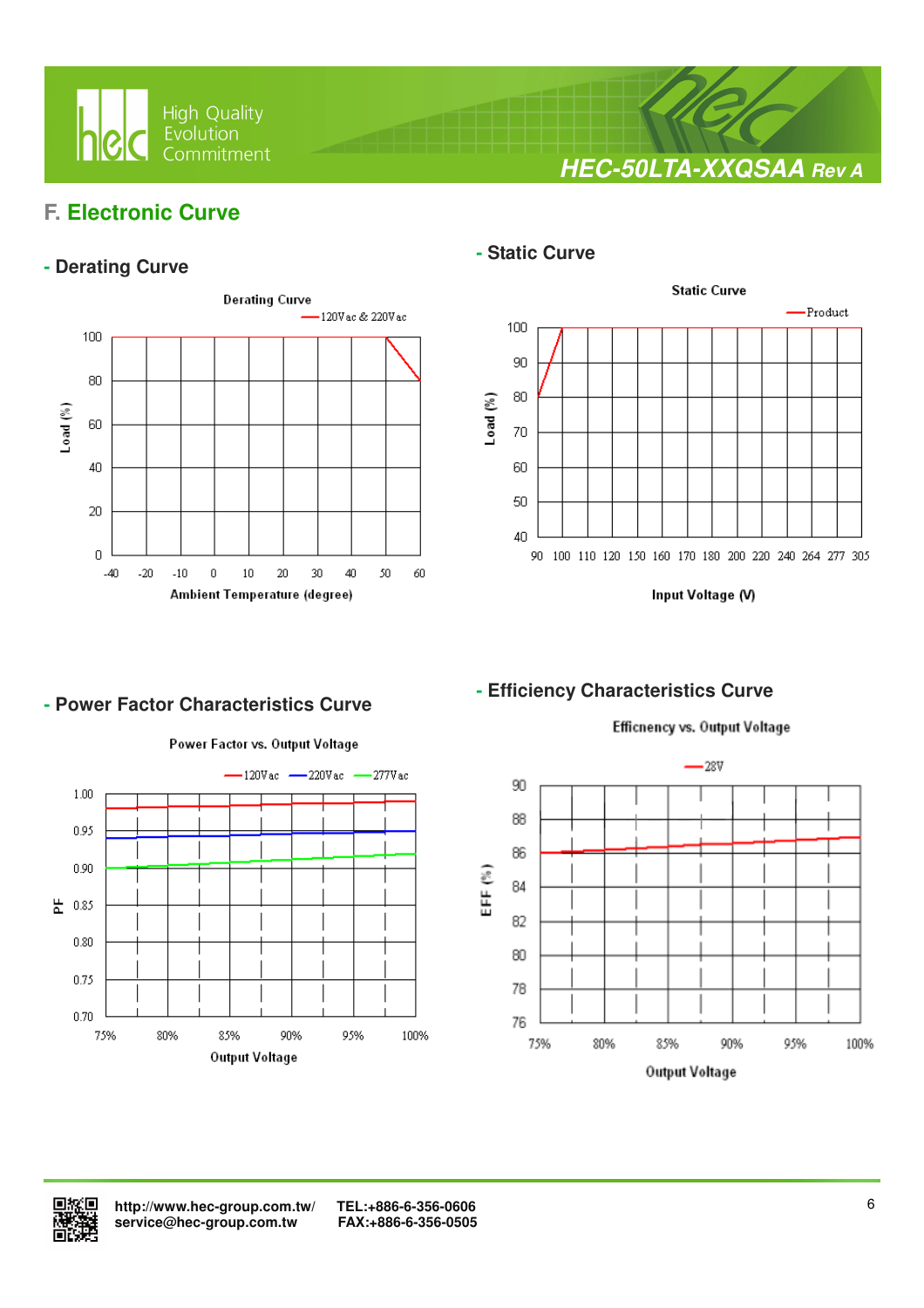

### **- Life Time vs. Case Temperature Curve**



# **G. Mechanical Outline**





 **http://www.hec-group.com.tw/ TEL:+886-6-356-0606**  service@hec-group.com.tw